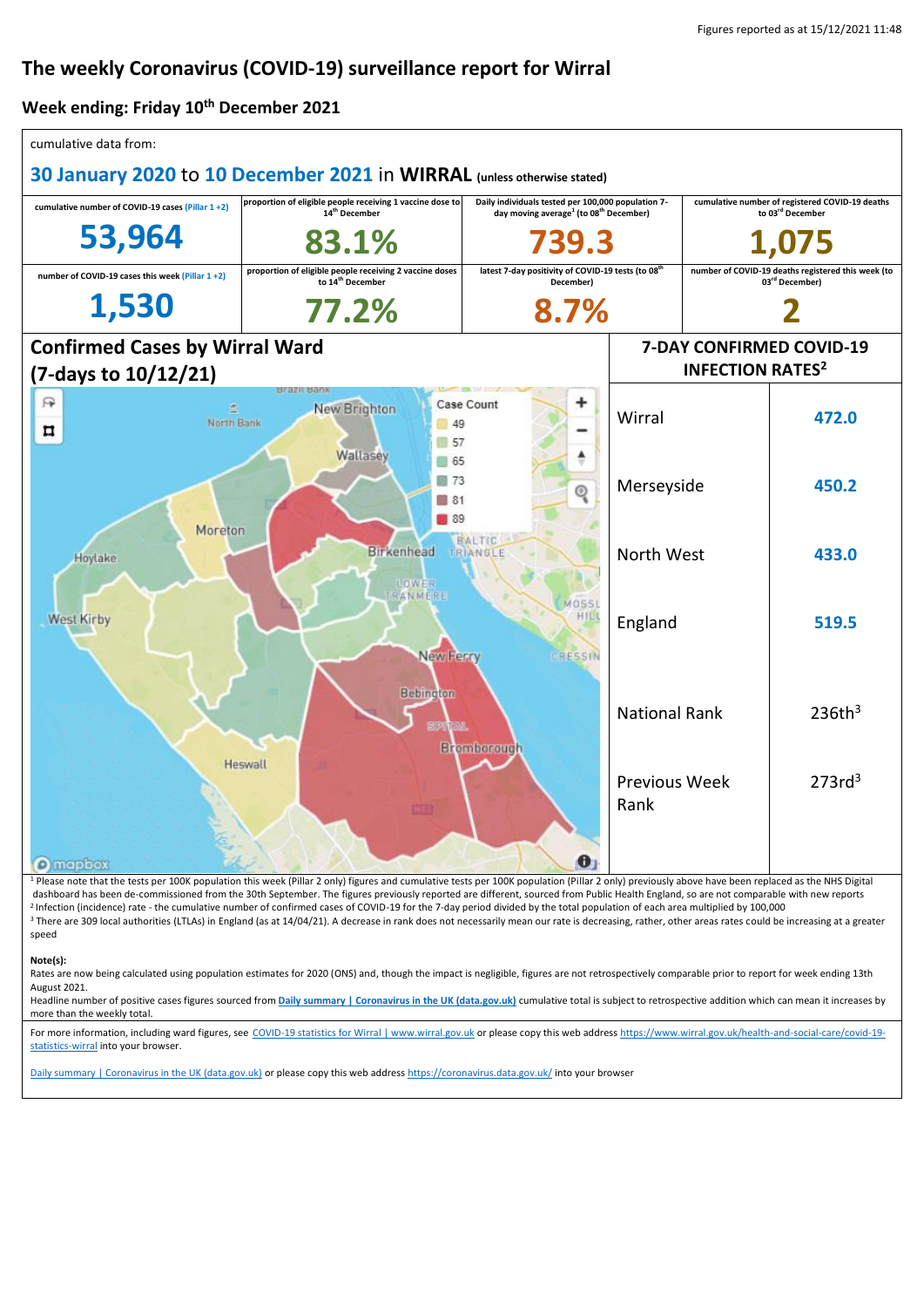## **The weekly Coronavirus (COVID-19) surveillance report for Wirral**

**Week ending: Friday 10th December 2021**